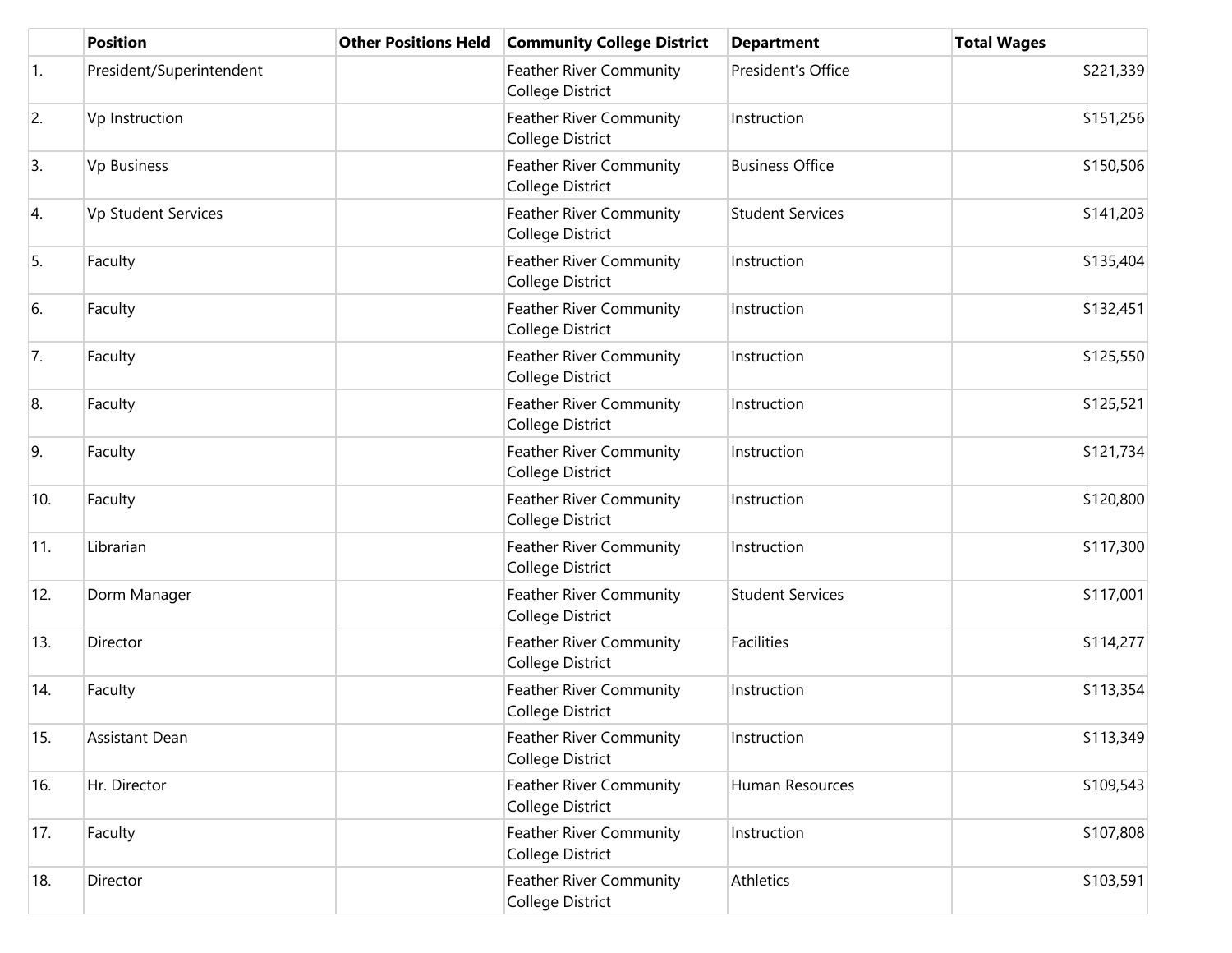| 19. | Faculty                        | <b>Feather River Community</b><br>College District | Instruction             | \$101,244 |
|-----|--------------------------------|----------------------------------------------------|-------------------------|-----------|
| 20. | Faculty                        | Feather River Community<br><b>College District</b> | Instruction             | \$100,865 |
| 21. | Chef                           | <b>Feather River Community</b><br>College District | <b>Business Office</b>  | \$99,262  |
| 22. | Coach                          | <b>Feather River Community</b><br>College District | Athletics               | \$97,934  |
| 23. | Faculty                        | Feather River Community<br>College District        | Instruction             | \$97,334  |
| 24. | Researcher                     | Feather River Community<br>College District        | President's Office      | \$96,927  |
| 25. | <b>Athletic Trainer</b>        | Feather River Community<br>College District        | Athletics               | \$96,725  |
| 26. | Faculty                        | <b>Feather River Community</b><br>College District | Instruction             | \$95,952  |
| 27. | Counselor                      | Feather River Community<br><b>College District</b> | <b>Student Services</b> | \$95,834  |
| 28. | Faculty                        | Feather River Community<br>College District        | Instruction             | \$95,751  |
| 29. | Faculty                        | Feather River Community<br>College District        | Instruction             | \$93,686  |
| 30. | <b>Instructional Assistant</b> | Feather River Community<br><b>College District</b> | Instruction             | \$92,977  |
| 31. | Faculty                        | <b>Feather River Community</b><br>College District | Instruction             | \$92,236  |
| 32. | Faculty                        | Feather River Community<br>College District        | Instruction             | \$92,069  |
| 33. | Program Coordinator            | Feather River Community<br>College District        | Instruction             | \$89,637  |
| 34. | Faculty                        | Feather River Community<br>College District        | Instruction             | \$88,991  |
| 35. | A&R Director                   | Feather River Community<br>College District        | <b>Student Services</b> | \$88,242  |
| 36. | Coach                          | Feather River Community<br>College District        | Athletics               | \$87,444  |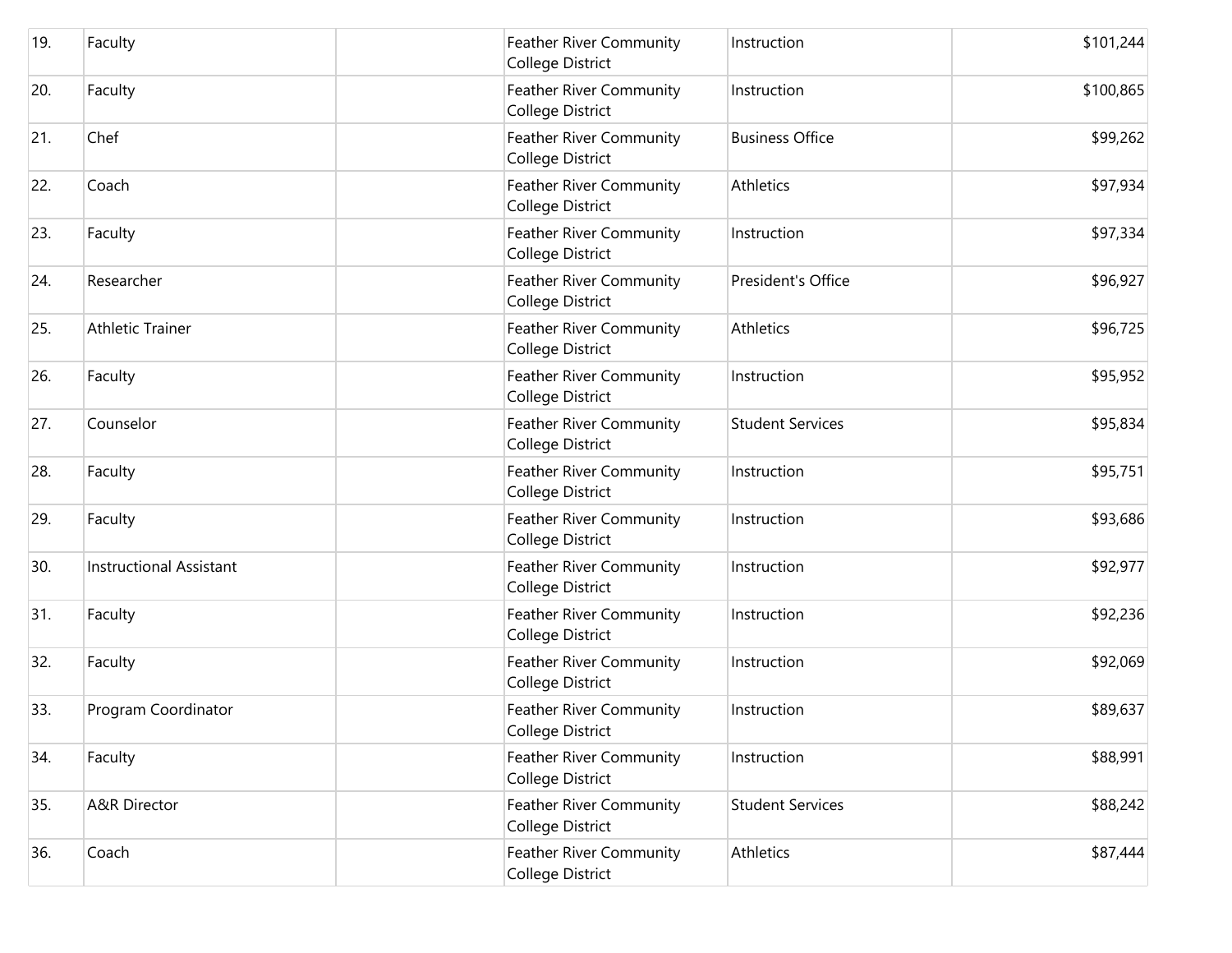| 37. | <b>Financial Aid Director</b> | Feather River Community<br>College District        | <b>Student Services</b> | \$87,342 |
|-----|-------------------------------|----------------------------------------------------|-------------------------|----------|
| 38. | Faculty                       | Feather River Community<br>College District        | Instruction             | \$86,327 |
| 39. | Ssp Director                  | Feather River Community<br>College District        | Instruction             | \$85,551 |
| 40. | Faculty                       | <b>Feather River Community</b><br>College District | Instruction             | \$85,518 |
| 41. | Faculty                       | Feather River Community<br>College District        | Instruction             | \$84,837 |
| 42. | Asst. Dorm Manager            | Feather River Community<br>College District        | <b>Student Services</b> | \$84,542 |
| 43. | Faculty                       | Feather River Community<br>College District        | Instruction             | \$84,172 |
| 44. | K-14 Director                 | Feather River Community<br>College District        | Instruction             | \$82,860 |
| 45. | <b>Ub Director</b>            | Feather River Community<br>College District        | <b>Student Services</b> | \$78,707 |
| 46. | <b>Ets Director</b>           | Feather River Community<br>College District        | <b>Student Services</b> | \$77,921 |
| 47. | Administrative Assistant      | <b>Feather River Community</b><br>College District | President's Office      | \$77,865 |
| 48. | Faculty                       | Feather River Community<br>College District        | Instruction             | \$77,571 |
| 49. | Articulation                  | <b>Feather River Community</b><br>College District | <b>Student Services</b> | \$75,081 |
| 50. | Administrative Assistant      | Feather River Community<br>College District        | Athletics               | \$74,230 |
| 51. | Faculty                       | Feather River Community<br>College District        | Instruction             | \$69,889 |
| 52. | Accountant                    | Feather River Community<br>College District        | <b>Business Office</b>  | \$69,192 |
| 53. | <b>Sss Director</b>           | Feather River Community<br>College District        | <b>Student Services</b> | \$69,016 |
| 54. | Programmer                    | Feather River Community<br>College District        | It                      | \$68,642 |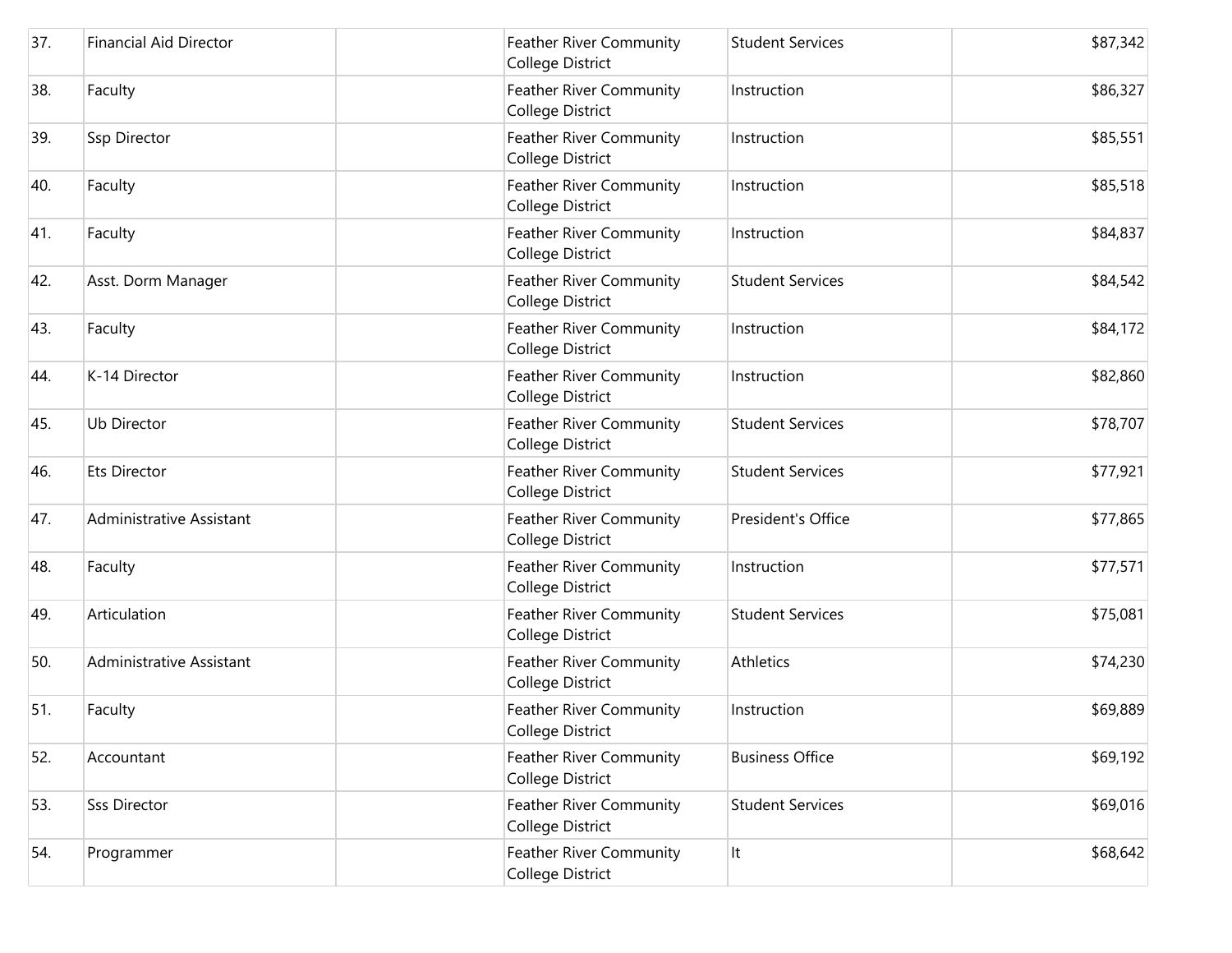| 55. | Maintenance Specialist         | Feather River Community<br>College District               | Facilities              | \$68,235 |
|-----|--------------------------------|-----------------------------------------------------------|-------------------------|----------|
| 56. | Purchasing                     | Feather River Community<br>College District               | <b>Business Office</b>  | \$67,620 |
| 57. | Cdc Director                   | Feather River Community<br>College District               | <b>Student Services</b> | \$67,398 |
| 58. | Counselor                      | Feather River Community<br>College District               | <b>Student Services</b> | \$66,332 |
| 59. | <b>Dsps Director</b>           | Feather River Community<br>College District               | <b>Student Services</b> | \$64,496 |
| 60. | Advisor                        | <b>Feather River Community</b><br>College District        | <b>Student Services</b> | \$63,443 |
| 61. | Desktop Support                | Feather River Community<br>College District               | It                      | \$62,328 |
| 62. | Software Support               | Feather River Community<br>College District               | It                      | \$61,766 |
| 63. | Advisor                        | Feather River Community<br>College District               | <b>Student Services</b> | \$60,020 |
| 64. | Maintenance Specialist         | Feather River Community<br>College District               | <b>Facilities</b>       | \$59,150 |
| 65. | Payroll                        | <b>Feather River Community</b><br><b>College District</b> | <b>Business Office</b>  | \$59,150 |
| 66. | Financial Aid Tech             | Feather River Community<br>College District               | <b>Student Services</b> | \$58,987 |
| 67. | <b>Instructional Assistant</b> | <b>Feather River Community</b><br>College District        | Instruction             | \$58,643 |
| 68. | <b>A&amp;R Specialist</b>      | Feather River Community<br>College District               | <b>Student Services</b> | \$58,500 |
| 69. | Maintenance Specialist         | <b>Feather River Community</b><br>College District        | Facilities              | \$58,500 |
| 70. | Maintenance Specialist         | Feather River Community<br>College District               | <b>Facilities</b>       | \$58,500 |
| 71. | Maintenance Specialist         | Feather River Community<br>College District               | <b>Facilities</b>       | \$58,500 |
| 72. | Administrative Assistant       | Feather River Community<br>College District               | <b>Facilities</b>       | \$58,276 |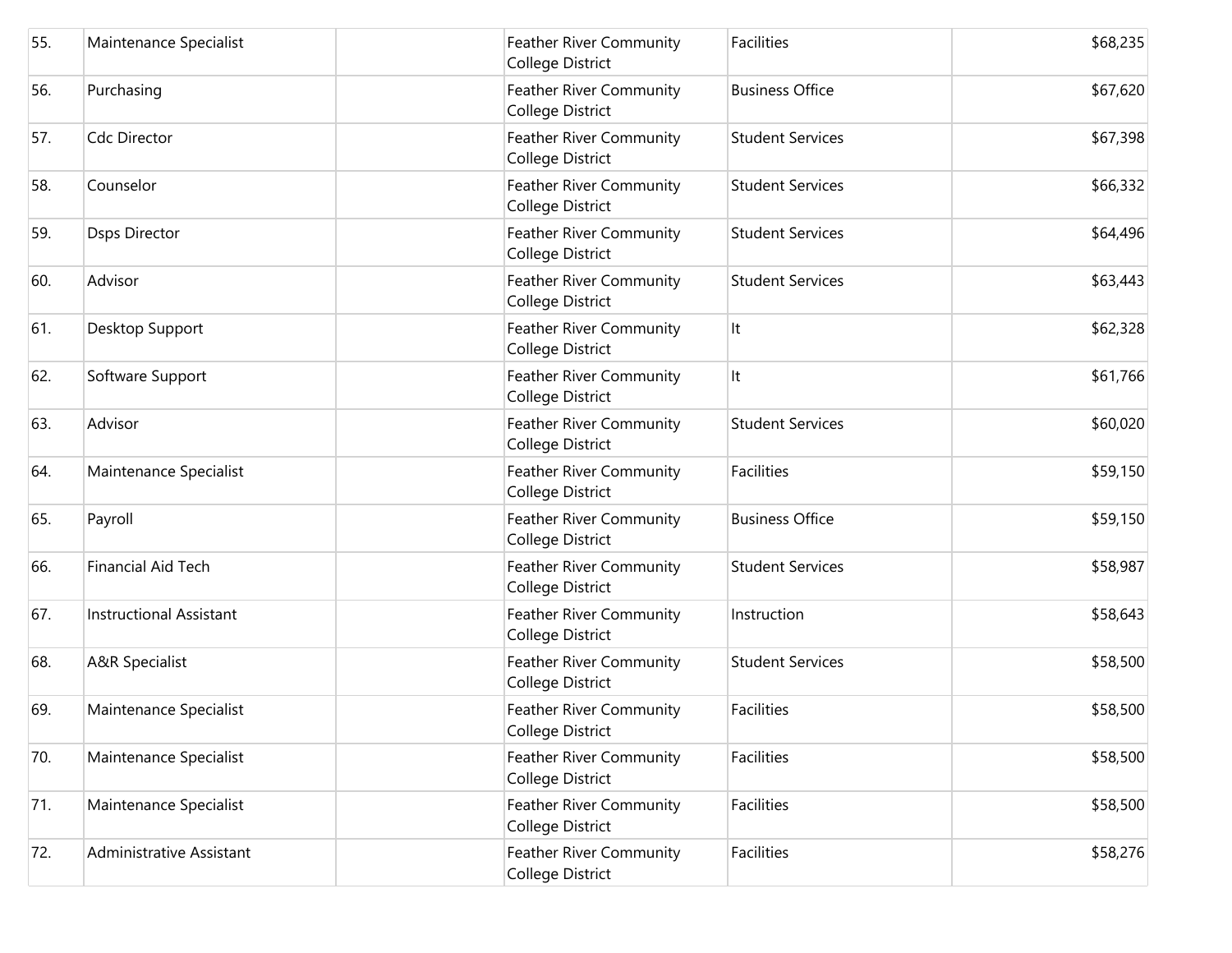| 73. | Coach                    | Feather River Community<br>College District        | Athletics               | \$57,325 |
|-----|--------------------------|----------------------------------------------------|-------------------------|----------|
| 74. | Financial Aid Tech       | Feather River Community<br>College District        | <b>Student Services</b> | \$55,301 |
| 75. | Program Coordinator      | Feather River Community<br>College District        | Instruction             | \$55,285 |
| 76. | <b>Student Accounts</b>  | Feather River Community<br>College District        | <b>Student Services</b> | \$55,063 |
| 77. | Administrative Assistant | Feather River Community<br>College District        | <b>Business Office</b>  | \$54,509 |
| 78. | Programmer               | <b>Feather River Community</b><br>College District | It                      | \$54,240 |
| 79. | Human Resources Tech     | Feather River Community<br>College District        | Human Resources         | \$53,172 |
| 80. | Maintenance Specialist   | Feather River Community<br>College District        | Facilities              | \$52,738 |
| 81. | <b>Student Success</b>   | Feather River Community<br>College District        | <b>Student Services</b> | \$52,613 |
| 82. | Administrative Assistant | Feather River Community<br>College District        | <b>Student Services</b> | \$52,553 |
| 83. | Scheduler                | <b>Feather River Community</b><br>College District | Instruction             | \$51,623 |
| 84. | Asst. Coach              | Feather River Community<br>College District        | Athletics               | \$51,526 |
| 85. | Library Assistant        | <b>Feather River Community</b><br>College District | Instruction             | \$50,820 |
| 86. | Scheduler                | Feather River Community<br>College District        | Instruction             | \$49,131 |
| 87. | Custodian                | <b>Feather River Community</b><br>College District | Facilities              | \$48,014 |
| 88. | Grounds                  | Feather River Community<br>College District        | <b>Facilities</b>       | \$44,936 |
| 89. | Advisor                  | Feather River Community<br>College District        | <b>Student Services</b> | \$42,976 |
| 90. | Student Engagement       | Feather River Community<br>College District        | <b>Student Services</b> | \$41,158 |